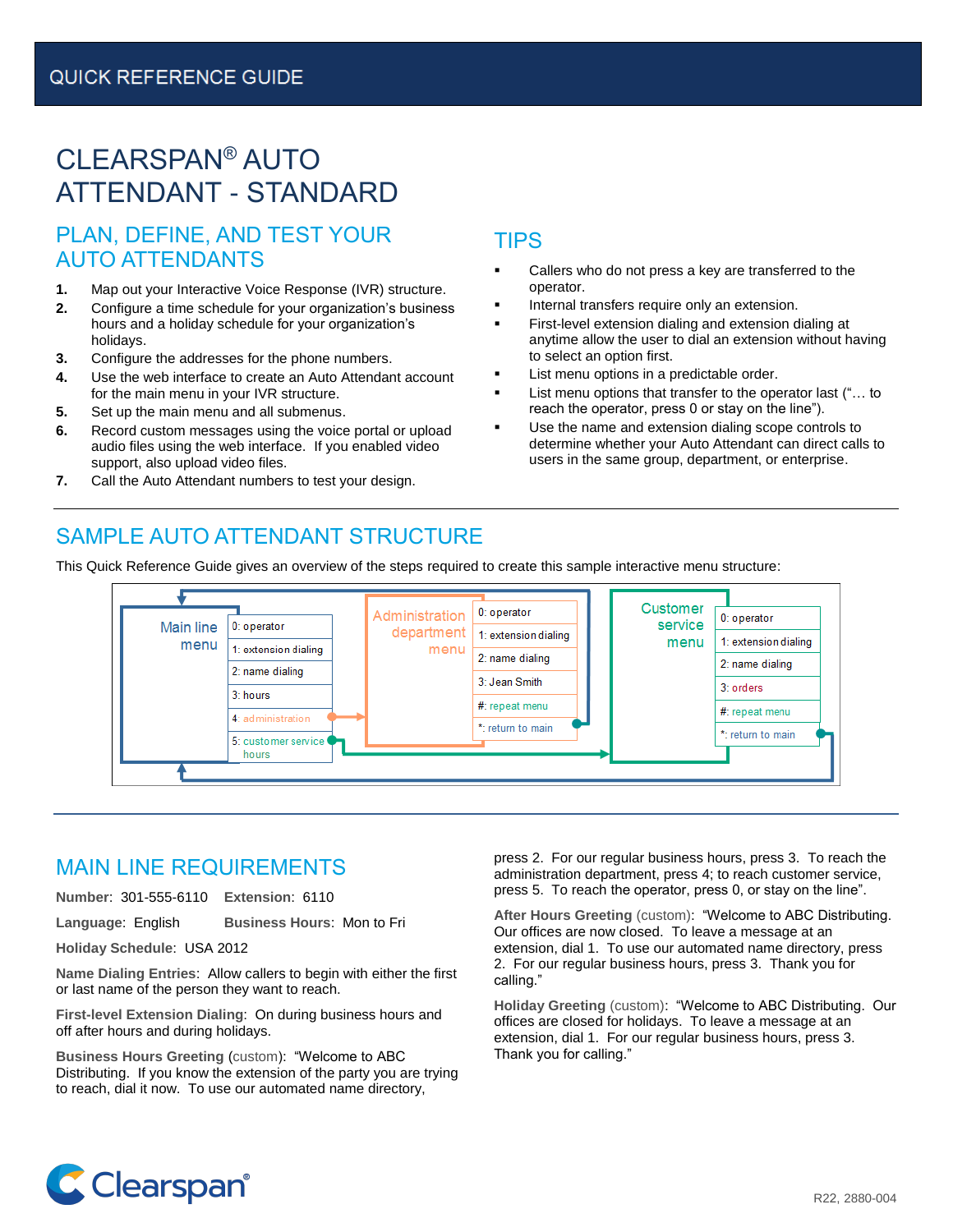## ADMINISTRATION DEPARTMENT REQUIREMENTS

**Extension Dialing at Anytime**: Off

**Submenu Greeting** (custom): "You have reached the administration department of ABC Distributing. If you know the extension of the party you are trying to reach, dial it now. To use our automated name directory, press 2. To reach Jean Smith, press 3. To repeat this menu, press the pound key. To go back to the previous menu, press the star key. To reach the operator, press 0 or stay on the line."

## CUSTOMER SERVICE REQUIREMENTS

**Extension Dialing at Anytime**: On

**Submenu Greeting** (custom): "You have reached the customer service department of ABC Distributing. To dial an extension, press 1. To use our automated name directory, press 2. To place an order, press 3. To repeat this menu, press the pound key. To go back to the previous menu, press the star key. To reach an operator, press 0 or stay on the line."

## ORDERS CALL CENTER

**Number**: 301-555-6118 **Extension**: 6118

A Call Center dispatches calls to specified agents. Note that the Call Center has a direct line phone number, so that customers also have the option to call it directly.

## CREATE AUTO ATTENDANT

### CONFIGURE TIME AND HOLIDAY **SCHEDULES**

Use the *Group – Schedules* page of the web interface to configure the required time and holiday schedules.

Configure the "Mon to Fri" time schedule to specify the company's regular business hours.

Configure the "USA 2012" holiday schedule to define the U.S. statutory holidays for 2012.

### DEFINE AUTO ATTENDANT

- **1.** On the Group home page, click **Services**. Click **Auto Attendant**. Then click **Add Standard**. The *Group* – *Auto Attendant Add* page appears.
- **2.** Type the Auto Attendant ID, name, calling line ID last name, and calling line ID first name.
- **3.** If applicable, type the Auto Attendant calling line ID phone number.
- **4.** Select the department.
- **5.** From the *Language* list, select "English".
- **6.** From the *Time Zone* list, select the time zone.
- **7.** Optionally, select a network class of service.
- **8.** To enable video support, check the *Enable video support* option.
- **9.** Specify the scope of extension and name dialing.
- **10.** For the *Name Dialing Entries*, select *LastName + FirstName and FirstName + LastName*.
- **11.** Specify the time in seconds after which the call is transferred to the operator.
- **12.** Click **OK**. The *Group Auto Attendant* page appears listing existing Auto Attendants.

### SET AUTO ATTENDANT ADDRESSES

- **1.** Select the Auto Attendant. On the *Group – Auto Attendant* page, click **Edit** or any item in the row for the Auto Attendant. The *Auto Attendant – Profile* menu page appears.
- **2.** Click **Addresses**. The *Auto Attendant - Addresses* page appears.
- **3.** From the *Phone Number* list, select "3015556110". The extension appears in the *Extension* box.
- **4.** Configure an access device that supports analog phones (an IAD gateway, not a SIP phone).
- **5.** Save your changes by clicking **OK**.

### ADD CUSTOM GREETING TO ANNOUNCEMENT REPOSITORY

- **1.** Select the Auto Attendant. On the *Group – Auto Attendant* page, click **Edit** or any item in the row for the Auto Attendant. The *Auto Attendant – Profile* menu page appears.
- **2.** Click **Announcement Repository**. The *Auto Attendant – Attendant Repository Add* page appears.
- **3.** Click **Add**. The *Auto Attendant – Attendant Repository Add* page appears.
- **4.** Type the announcement name and click **Browse** to locate and upload the audio file with the custom greeting.
- **5.** Click **OK**.
- **6.** Repeat the last two steps for each greeting to add.

**NOTE**: You can also use custom greetings from the group's announcement repository in the Auto Attendant.

#### DEFINE ADMINISTRATION SUBMENU

- **1.** On the *Auto Attendant – Profile* menu page, click **Submenus**. The *Auto Attendant – Auto Attendant Submenus* page appears.
- **2.** Click **Add**. The *Auto Attendant Auto Attendant Submenu Add* page appears.
- **3.** In the *Submenu ID* text box, enter "Administration".
- **4.** Click **Personal Greeting**.
- **5.** Select a greeting form the *Audio* drop-down list.
- **6.** If you enabled video support, select a greeting form the *Video* drop-down list.
- **7.** Do not check *Enable extension dialing at anytime*.
- **8.** Configure the menu as follows: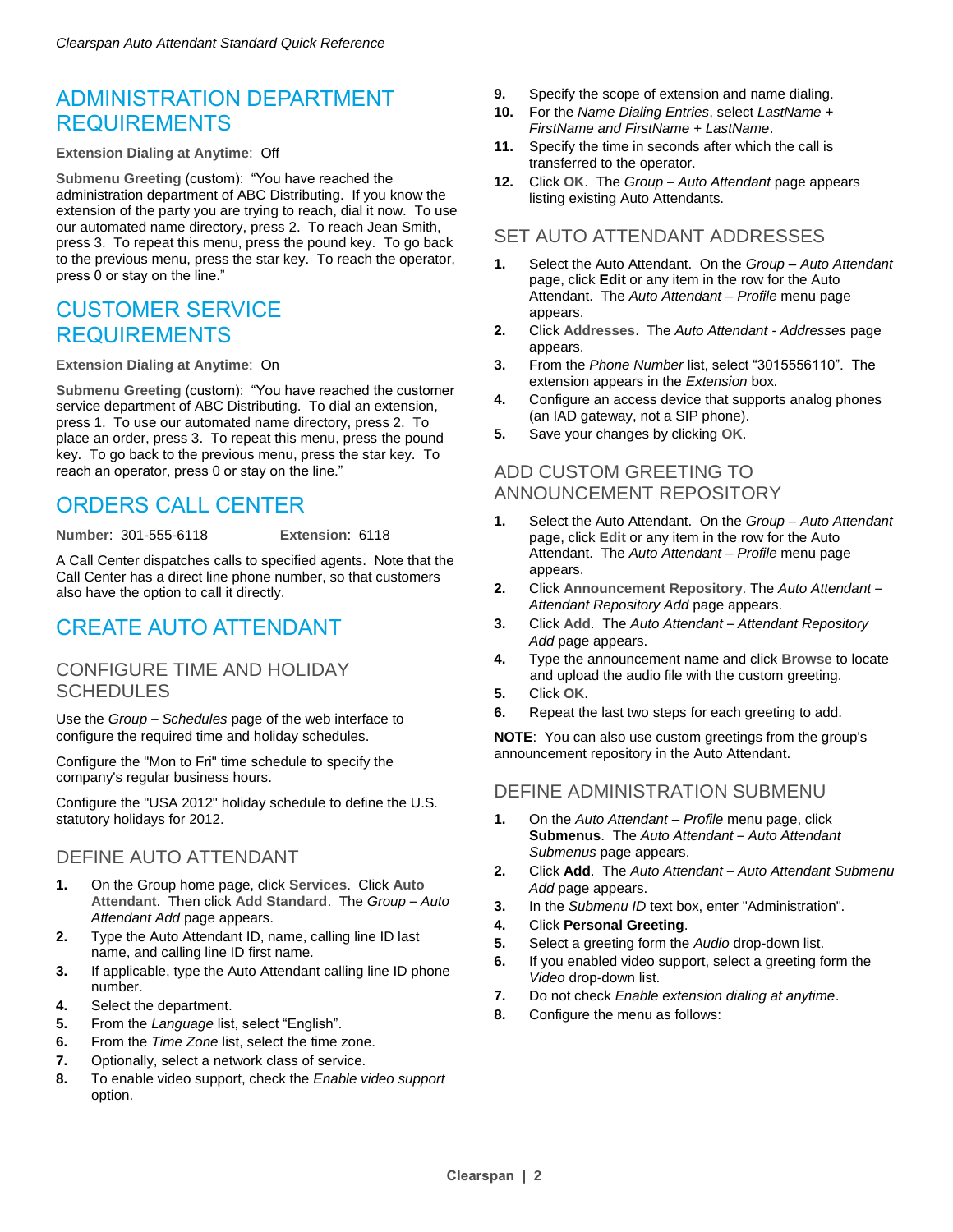| <b>KEY</b>     | <b>DESCRIPTION</b> | <b>ACTION</b>                  | <b>ACTION</b><br><b>DATA</b> |
|----------------|--------------------|--------------------------------|------------------------------|
| 0              | Group operator     | Transfer to<br>operator        | 6111                         |
| 1              | Dial by extension  | <b>Extension dialing</b>       |                              |
| $\overline{2}$ | Dial by name       | Name dialing                   |                              |
| 3              | Jean Smith         | <b>Transfer with</b><br>prompt | 6120                         |
| #              | Repeat             | Repeat menu                    |                              |
| $\star$        | Main Line          | Return to previous<br>menu     |                              |

#### **9.** Click **OK**.

#### DEFINE CUSTOMER SERVICE SUBMENU

- **1.** On the *Auto Attendant – Auto Attendant Submenus* page, click **Add**. The *Auto Attendant Submenu Add* page appears.
- **2.** In the *Submenu ID* text box, enter "CustomerService".
- **3.** Click **Personal Greeting**.
- **4.** Select a greeting form the *Audio* drop-down list.
- **5.** If you enabled video support, select a greeting form the *Video* drop-down list.
- **6.** Check the *Enable extension dialing at anytime* box to allow callers to dial an extension without having to select an option first.
- **7.** Configure the menu as follows:

| KEY     | <b>DESCRIPTION</b> | <b>ACTION</b>                  | <b>ACTION</b><br><b>DATA</b> |
|---------|--------------------|--------------------------------|------------------------------|
| O       | Group operator     | Transfer to operator           | 6111                         |
| 1       | Dial by extension  | <b>Extension dialing</b>       |                              |
| 2       | Dial by name       | Name dialing                   |                              |
| 3       | Orders Call Center | <b>Transfer with</b><br>prompt | 6118                         |
| #       | Repeat             | Repeat menu                    |                              |
| $\star$ | Main Line          | Return to previous<br>menu     |                              |

**8.** Click **OK**.

#### SET BUSINESS HOURS MENU

- **1.** In the Options list, click **Menus**. The *Auto Attendant – Menus* menu page appears.
- **2.** Click **Business Hours Menu**. The *Auto Attendant Business Hours Menu* page appears.
- **3.** Click **Personal Greeting**.
- **4.** Select a greeting form the *Audio* drop-down list.
- **5.** If you enabled video support, select a greeting form the *Video* drop-down list.
- **6.** Check the *Enable first-level extension dialing box* to allow callers to dial an extension immediately after the greeting.
- **7.** Configure the menu as follows:

| KEY | <b>DESCRIPTION</b>  | <b>ACTION</b>           | <b>ACTION DATA</b>                                                               |
|-----|---------------------|-------------------------|----------------------------------------------------------------------------------|
| 0   | Group operator      | Transfer to<br>operator | 6111                                                                             |
| 1   | Dial by extension   | Extension<br>dialing    |                                                                                  |
| 2   | Dial by name        | Name dialing            |                                                                                  |
| 3   | Business hours      | Play<br>announcement    | Filename of the<br>business hours<br>announcement file<br>selected from the list |
| 4   | Administration      | Transfer to<br>submenu  | Administration<br>submenu                                                        |
| 5   | Customer<br>service | Transfer to<br>submenu  | <b>Customer Service</b><br>submenu                                               |

**8.** Click **OK**.

#### SET AFTER HOURS MENU

- **1.** On the *Auto Attendant – Menus* menu page, click **After Hours Menu**. The *Auto Attendant* – *After Hours Menu* page appears.
- **2.** Click **Personal Greeting**.
- **3.** Select a greeting form the *Audio* drop-down list.
- **4.** If you enabled video support, select a greeting form the *Video* drop-down list.
- **5.** Do not check the *Enable first-level extension* dialing box.
- **6.** From the *Business Hours* drop-down list, select *Mon to Fri*.
- **7.** Configure the menu as follows:

| KEY | <b>DESCRIPTION</b>    | <b>ACTION</b>           | <b>ACTION DATA</b>                                                                   |
|-----|-----------------------|-------------------------|--------------------------------------------------------------------------------------|
| 0   | Group operator        | Transfer to<br>operator | 6111                                                                                 |
|     | Leave a<br>message    | Transfer to<br>mailbox  |                                                                                      |
| 2   | Dial by name          | Name dialing            |                                                                                      |
| 3   | <b>Business hours</b> | Play<br>announcement    | Filename of the<br>business hours<br>announcement file<br>selected from the<br>list. |

**8.** Click **OK**.